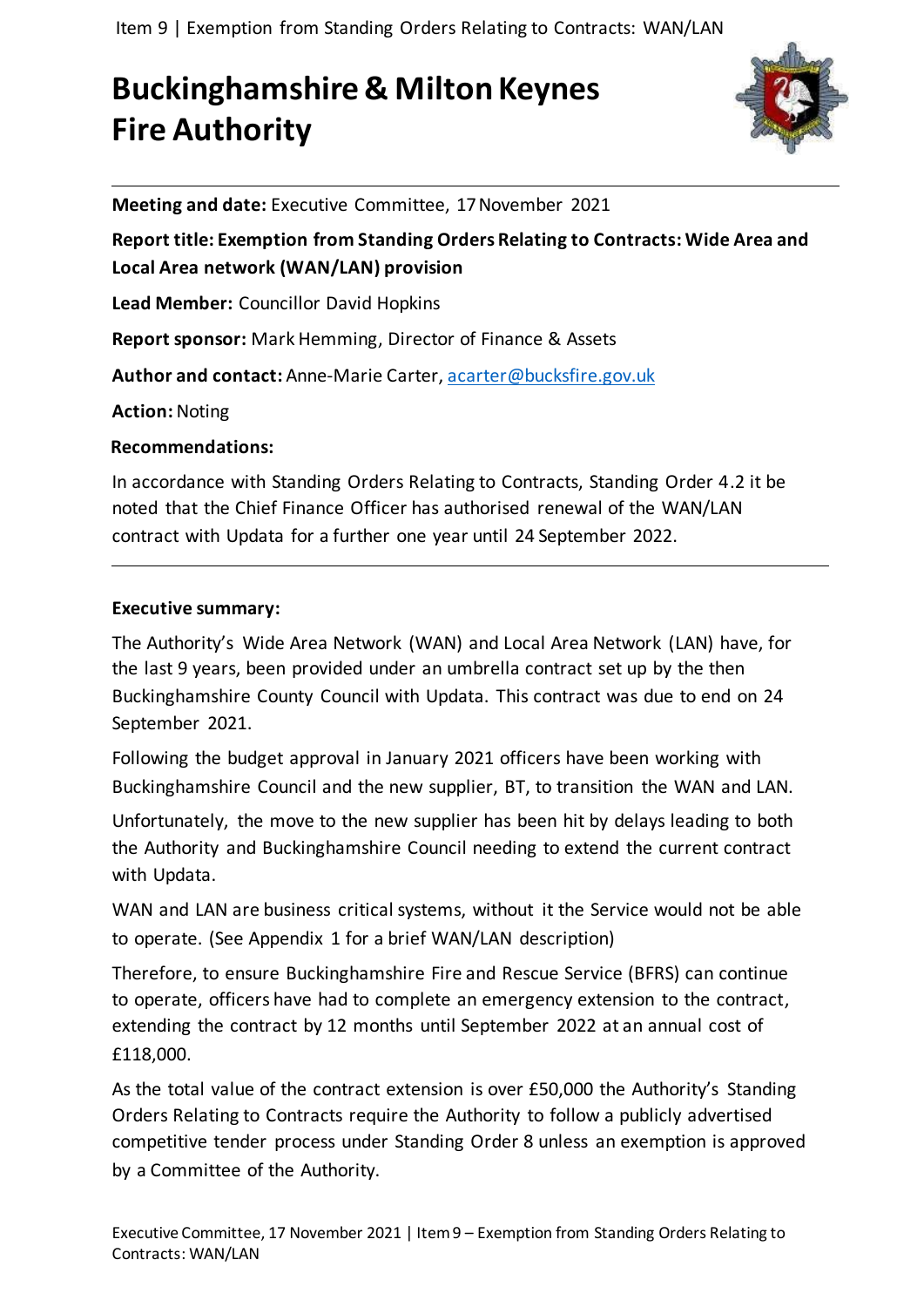# **Financial implications:**

The current contract has an annual cost of £162,000. It has been confirmed that the contract could be extended at a slightly reduced rate, and therefore the whole-life cost of the new contract will be circa £118,000.

Based on the competitive tenders previously undertaken for this service, it is unlikely that alternative providers would provide the service for less than the amount being currently paying.

The move to the new supplier is going to cost circa £500,000 plus additional internal resource costs. There is no option for another supplier to provide this service for the next 12 months.

## **Risk management:**

Extending the existing contract would ensure BFRS can continue to operate.

During the 12-month extension BFRS will have limited Wi-Fi support, but officers are confident that this could be supported internally for this period.

## **Legal implications:**

The contract extensions are permissible under the Public Contracts Regulations 2015 Regulation 32(2)(c) if the following criteria are met:

"32(2) The negotiated procedure without prior publication may be used for public works contracts, public supply contracts and public service contracts in any of the following cases:— […]

(c) insofar as is strictly necessary where, for reasons of extreme urgency brought about by events unforeseeable by the contracting authority, the time limits for the open or restricted procedures or competitive procedures with negotiation cannot be complied with.

[…]

(4) For the purposes of paragraph (2)(c), the circumstances invoked to justify extreme urgency must not in any event be attributable to the contracting authority."

Standing Order 4 allows for exemptions for contracts to be placed by direct negotiation with one or more suppliers rather than in accordance with Standing Order 8 (cited above).

4.2 If anOfficerrequires an exemption from one or more Ordersin an emergency, the Chief Finance Officer can provide this. A report must be made to a Committee of the Authority subsequent to the award of the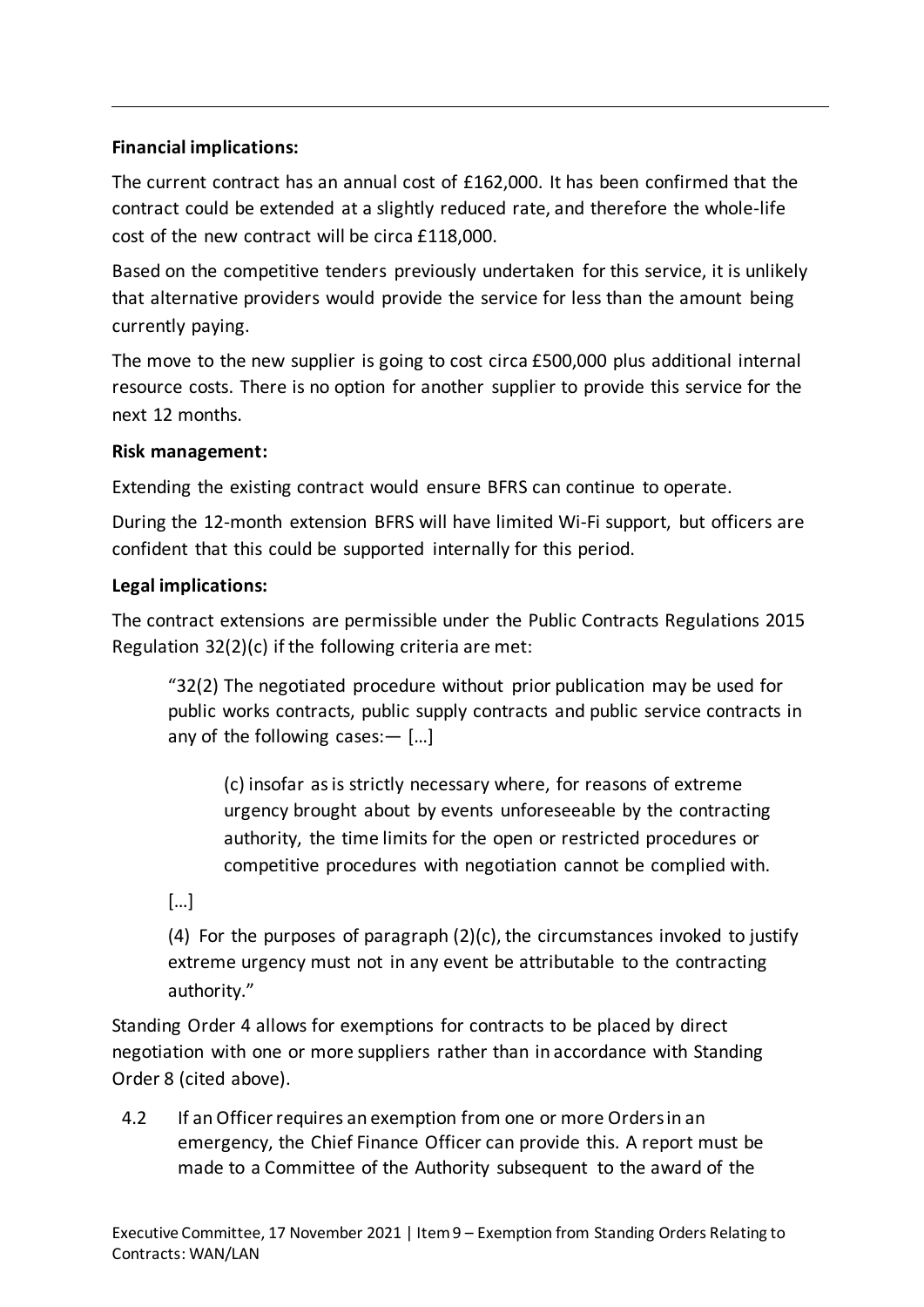contract. An emergency means a situation involving risk of injury or loss of life or risk to the security or structural viability of a property.

#### **Privacy and security implications:**

Whilst the WAN/LAN doesn't have a Data Protection Impact Assessment all systems that use it should. These will be reviewed and updated regularly.

#### **Duty to collaborate:**

Approval of the exemption would allow the Authority to continue to work with Buckinghamshire Council that also use Updata and the services they provide.

## **Health and safety implications:**

There have been no health and safety implications identified.

#### **Environmental implications:**

There have been no environmental implications identified.

## **Equality, diversity, and inclusion implications:**

There have been no equality, diversity and inclusion implications identified.

## **Consultation and communication:**

Stakeholders of the systems have been part of the review and decision-making.

End users of the system should not be impacted by the contract extension.

The paper has followed the agreed governance process and has been presented to:

| <b>Board</b>                                 | Date             | <b>Feedback</b>                                          |
|----------------------------------------------|------------------|----------------------------------------------------------|
| <b>Business</b><br>Transformation Board   21 | 7 October        | Approved                                                 |
| Senior Management<br><b>Board</b>            | 19 October<br>21 | Updated to ensure correct legal compliance<br>is applied |

# **Background papers:**

Standing Orders relating to contracts: [https://bucksfire.gov.uk/documents/2020/03/contract\\_standing\\_orders\\_-](https://bucksfire.gov.uk/documents/2020/03/contract_standing_orders_-_february_2020.pdf/) [\\_february\\_2020.pdf/](https://bucksfire.gov.uk/documents/2020/03/contract_standing_orders_-_february_2020.pdf/)

| Appendix | Title                      | <b>Protective Marking</b> |
|----------|----------------------------|---------------------------|
|          | <b>WAN/LAN Description</b> | Not Applicable            |